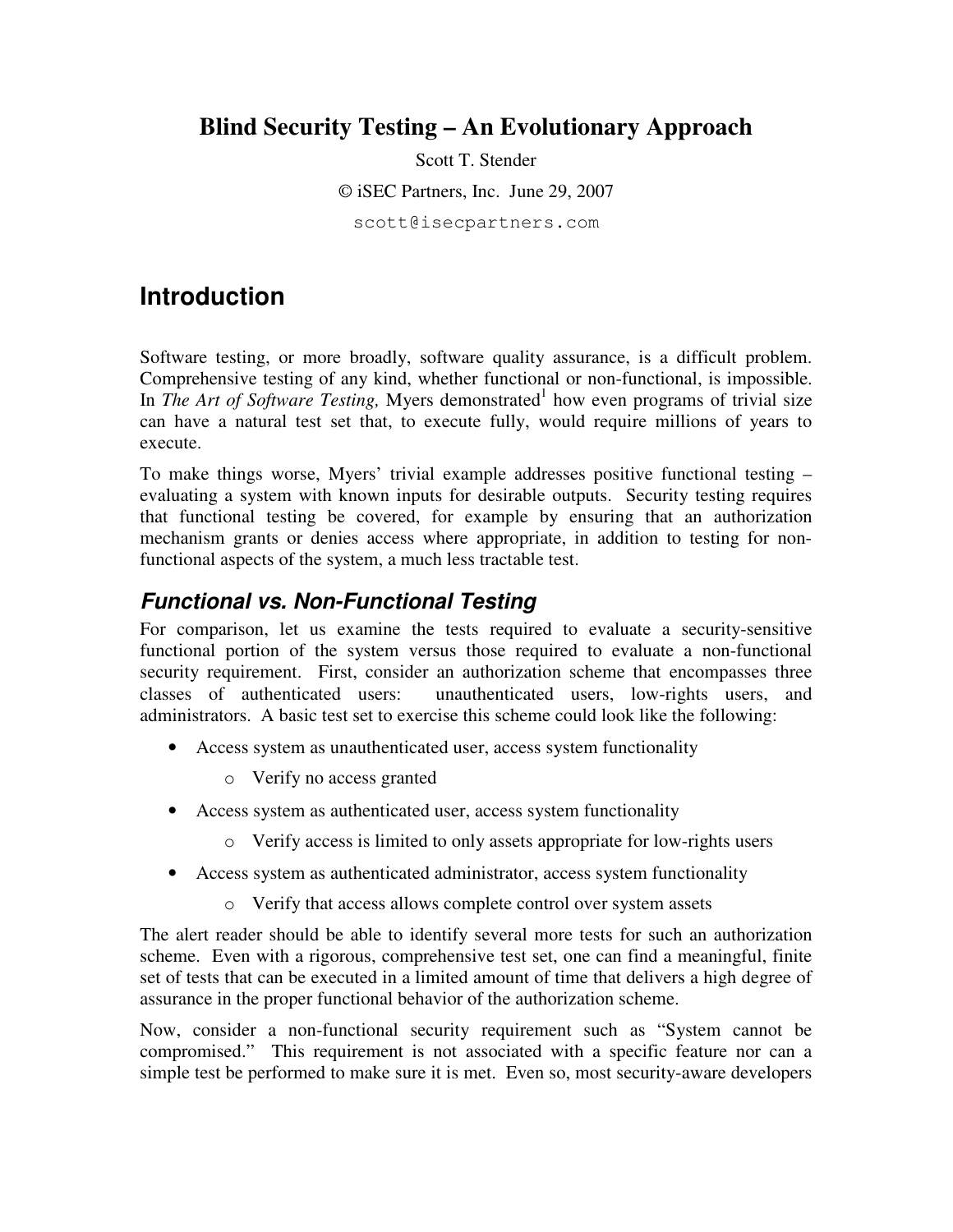and testers can identify several types of flaws that could lead to breaking this requirement. A small subset of such attacks would include:

- Buffer overflows
- System command injection
- SQL injection
- Authenticated session hijacking

The list goes on and on, and a complete yet theoretical set would include classes of flaws that have not yet been identified but that are present in the system. Clearly, the test suite to cover known areas is difficult enough.

If one focuses on just one subset, the problem becomes even more difficult. Consider a test set designed to identify buffer overflows. One might start with a simple test:

- Provide a long string as system input
	- o Verify that application does not crash

But what happens if "long string" is taken to mean 100 characters, and the destination buffer is 128 bytes in length? A test for "greater than 128 characters" should be added. What if it must be in a specific range between 437 and 439 bytes in length? Or, what if long strings in general are handled properly, but long sub-strings delimited by a special character cause problems? It is apparent that a general-purpose test suite that has comprehensive coverage will be impossible even for a small subset of the negative testing that must be carried out to consider a system "secure."

### **A Better Way to Create Test Cases**

The exercise above can be carried out ad infinitum for almost every class of common security flaw today – one can always concoct a flawed code snippet that will escape detection for a given set of test cases. Furthermore, if one were to create a test suite that gave a high degree of confidence that most common flaws would be found, it would likely be so large that it could not run in a meaningful time frame.

This paper proposes a method that uses a hybrid evolutionary algorithm to optimize test sets. Commonly-used algorithms and test sets are employed to provide security test case populations, but optimization of these test populations, and individual cases within those populations, is governed by an evolutionary process that, over time, will create an optimized set of test cases that is most likely to find faults.

# **Test Case Generation**

In most security testing tools, test sets are generated according to one of two high-level approaches.

The first approach could be called "Flaw-Specific Test Generation", where test cases that are specifically crafted to identify security flaws are crafted. A number of common tests fall into this:

• Providing apostrophes in input fields for testing SQL Injection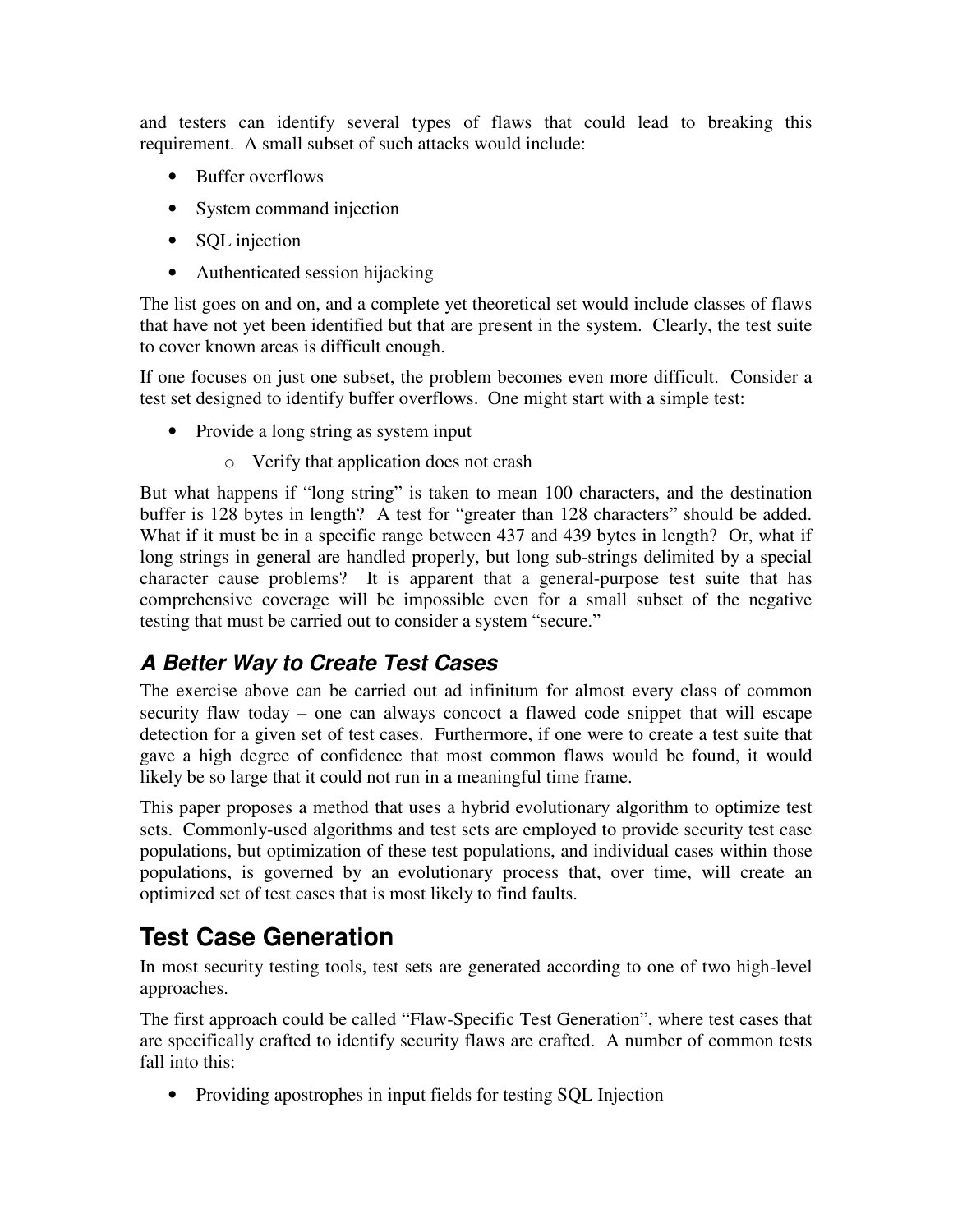- Providing long strings in input fields for testing for Buffer Overflows
- The use of alternate data encodings to bypass input validation<sup>2</sup>

The second approach, test case generation through the use of random data, is commonly known as Fuzzing<sup>3</sup>. In this approach, random data or random mutations of data are supplied as input.

Most test tools that are built around such tests cases are effective at finding critical security flaws – a sad commentary on the current state of secure software engineering. As a result, smarter test case generation has not been necessary. However, these rathersimple test approaches have limitations which are increasingly apparent as software security improves:

- Both classes, Flaw-Specific Testing and Fuzzing generate test sets large enough to make complete execution infeasible.
- Flaw-Specific tests rarely uncover anything other than what they are intended to uncover
- Fuzzing avoids the narrow scope of Flaw-Specific testing, but at the expense of having a far-from-optimal test set

In short, one has to choose between two test generation methods that have a shared problem of infeasibility of execution but with orthogonal benefits that prevent a tester from choosing just one or the other.

### **Evolutionary Algorithms**

One solution that allows the tester to keep the benefits of the traditional test case generation mechanisms while reducing the total number of cases feasible is to employ an evolutionary algorithm. Evolutionary algorithms attempt to identify optimal solutions to problems using a method inspired by biological systems. Put simply, evolutionary algorithms attempt to find an optimal solution using the following approach:

- 1. Potential solutions (aka population) are generated
- 2. Potential solutions are evaluated according to fitness criteria
- 3. New solutions are generated based on "mixing" criteria
- 4. Repeat steps 2-3 until a pre-set number of iterations or an optimal solution is identified

In the case of security testing, generating an optimal test set is a natural fit for an evolutionary approach. The difficulty of the problem using traditional heuristics alone and the desire to avoid local optima are both common justifications for preferring an evolutionary approach over other heuristics.

The general evolutionary algorithm described above does not specify several variables that, together, define a given application of an evolutionary algorithm. In order to apply an evolutionary approach to a given problem, one has to define populations and their representations, evaluation criteria for solutions, and selection methods for subsequent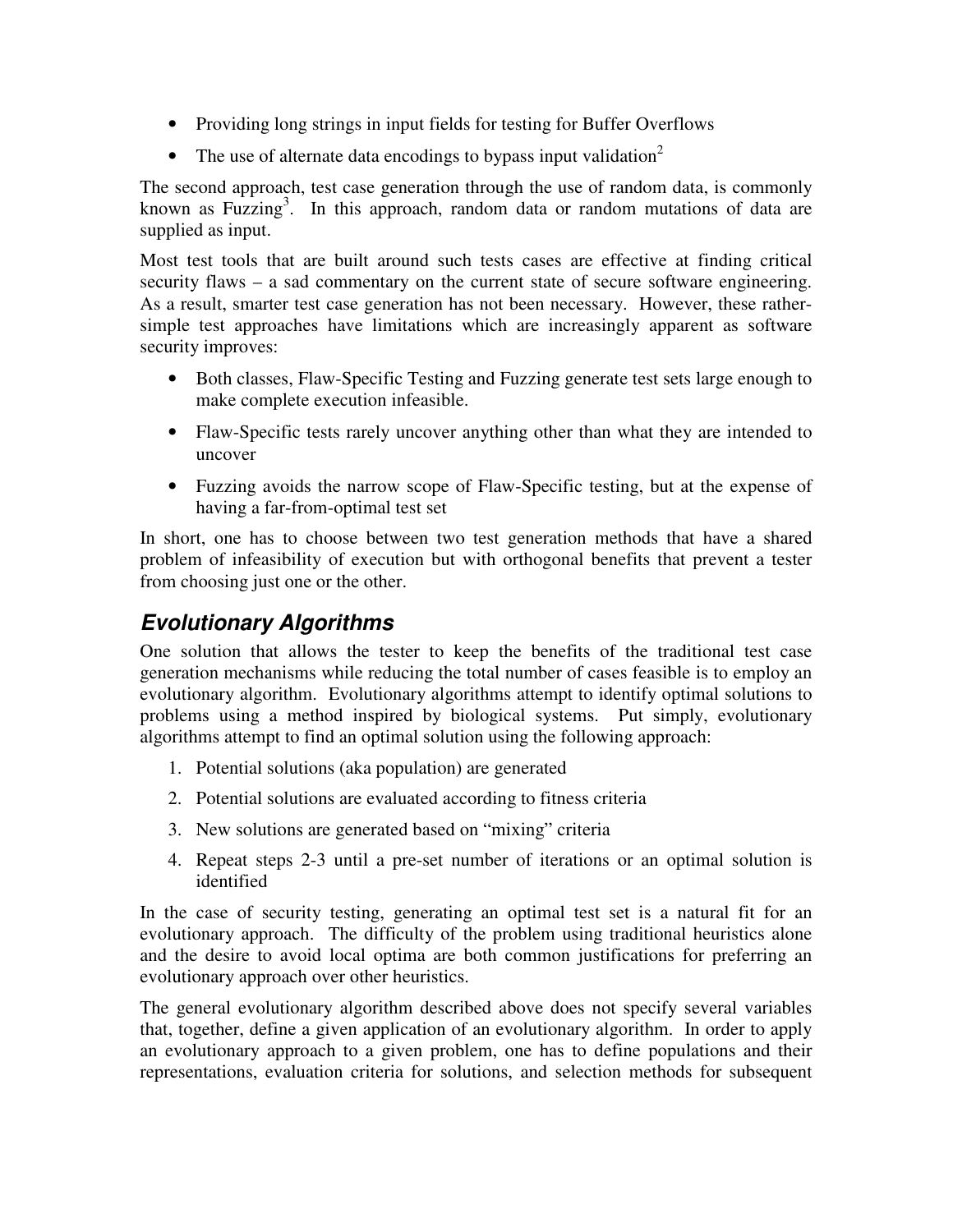generations. Application of evolutionary algorithms to various problems is an active subject of computer science research<sup>4</sup>.

### **Security Testing and Evolutionary Algorithms**

The use of evolutionary algorithms to improve security testing is not new; academic researchers<sup>5,6</sup> and security practitioners<sup>7,8</sup> have performed work in this area. Many practical evolutionary algorithm-based test systems use debugging and/or code coverage to evaluate the effectiveness of a given test case.

An alternative method for test case selection and evaluation is necessary. Though code coverage is a commonly-cited means of evaluating the effectiveness of a test set, its use as a sole criterion is controversial. Refer again to Myers' evaluation of the 100 trillion test cases of a simple program – even though such a test set could exhaustively test the program from a code branch perspective, flaws based on a system dependency, logic errors, and specification errors cannot be found through such means. Furthermore, in security testing, one often does not have interactive access to the system under test. Though interactive access certainly improves test case evaluation by allowing analysis of code coverage, debugging data, and log analysis, a general method that can improve test cases without this dependency can be of great value.

# **Blind Security Testing – An Evolutionary Approach**

One such alternative becomes apparent if one seeks to optimize the test set being used to test for security, in contrast to percentage of code coverage or likelihood of being able to identify a specific kind of flaw. In such a system, one can generate test populations based on traditional security testing techniques and have them "compete" for inclusion in the optimized test set.

### **Generating Test Populations**

For example, if a given application may be vulnerable to Buffer Overflows, SQL Injections, Cross-Site Scripting attacks, and Format String bugs, one can generate populations of Flaw-Specific cases to test each of these areas. The discussion around creating test suites for Buffer Overflow testing should have illustrated that each individual test set can be quite large. Flaw-Specific tests alone can easily generate hundreds of thousands of test cases for a small number of parameters and still be incomplete.

Though we have a large population of test cases, one still has the problem of "local optima", meaning that test cases are highly optimized for identifying specific types of flaws. To escape such optima and identify unexpected kinds of flaws, one can pull from random test sources, including purely random data and random mutations of data.

After this exercise, a test population generated using traditional heuristics or known best practices would consist of several Test Classes, each of which encompasses a large number of test cases:

- Buffer Overflow Testing
	- o Long strings of a single character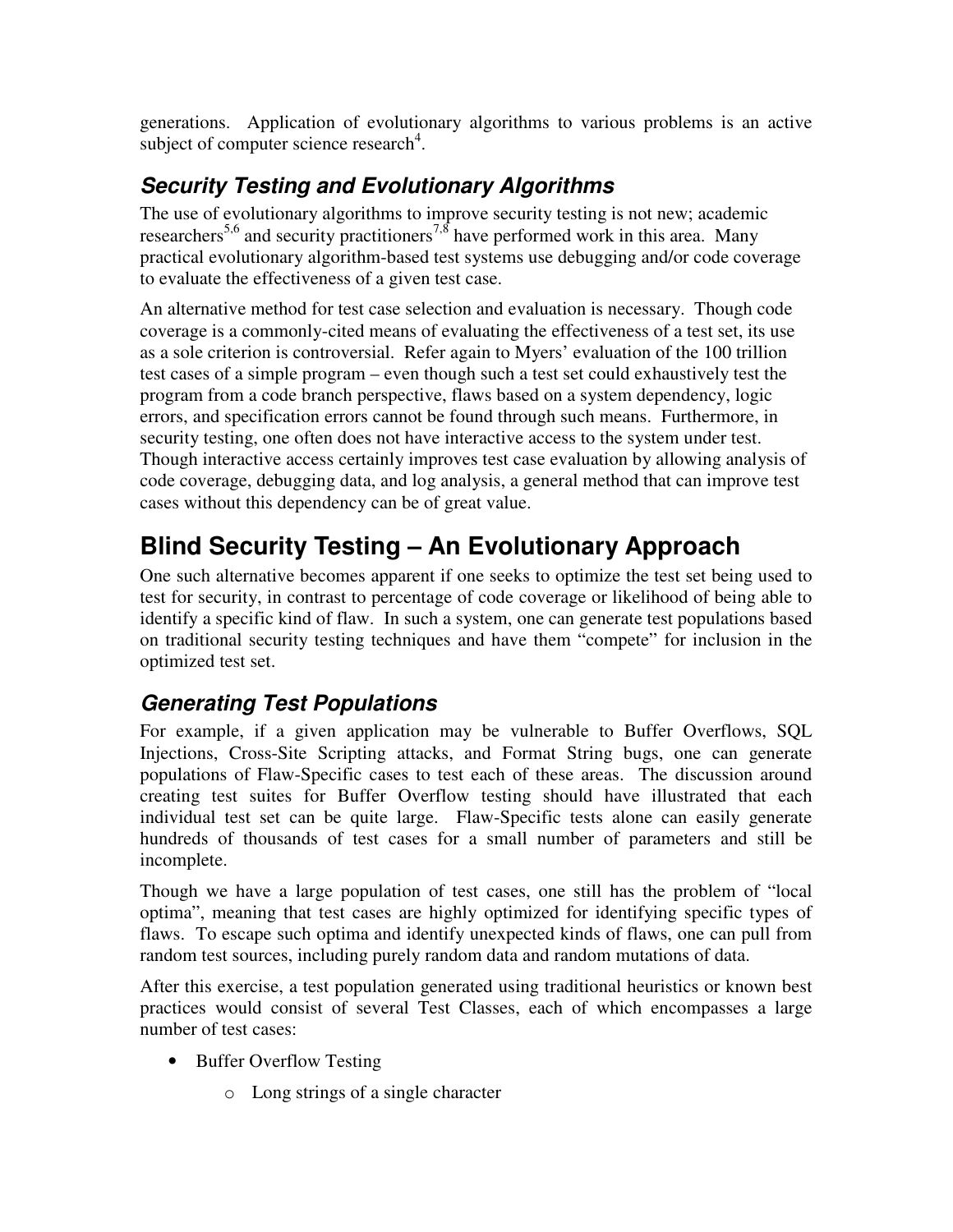- o Lengths of strings with common boundary conditions:
	- $128$  bytes, 256 bytes, 1024 bytes, 65535 bytes...
- o Varying string patterns
- o Random lengths of strings
- SQL Injection Testing
	- o Apostrophe
	- o Quotation mark
	- o Comma
	- o Bracket
	- o Alternate encodings of the same
- Cross Site Scripting Testing
	- o Less-Than Sign
	- o Greater-Than Sign
	- o Quotation Mark
	- o Apostrophe
	- o Alternate encodings of the same
- Format String Testing
	- $\circ$  %s, %x, %n
	- o Various repetitions of the same
- Random Data Testing
	- o Purely random data included in requests
	- o Purely random data included as parameters
	- o Encoded random data included as parameters
- Random Mutation of Valid Data Testing
	- o Bit flipping of known legitimate data
	- o Bytestream sliding within known legitimate data

Of course, the classes of tests and individual tests within them can be expanded far beyond what space would permit – this serves only as an illustrative starting point.

### **Measuring Test Quality**

The "Blind Security Testing" reference in the title of this paper refers to how feedback into the evolutionary algorithm is accomplished. In order to avoid dependence on interactive system access, this approach relies only upon the behavior of the system under test and the natural qualities of the test sets.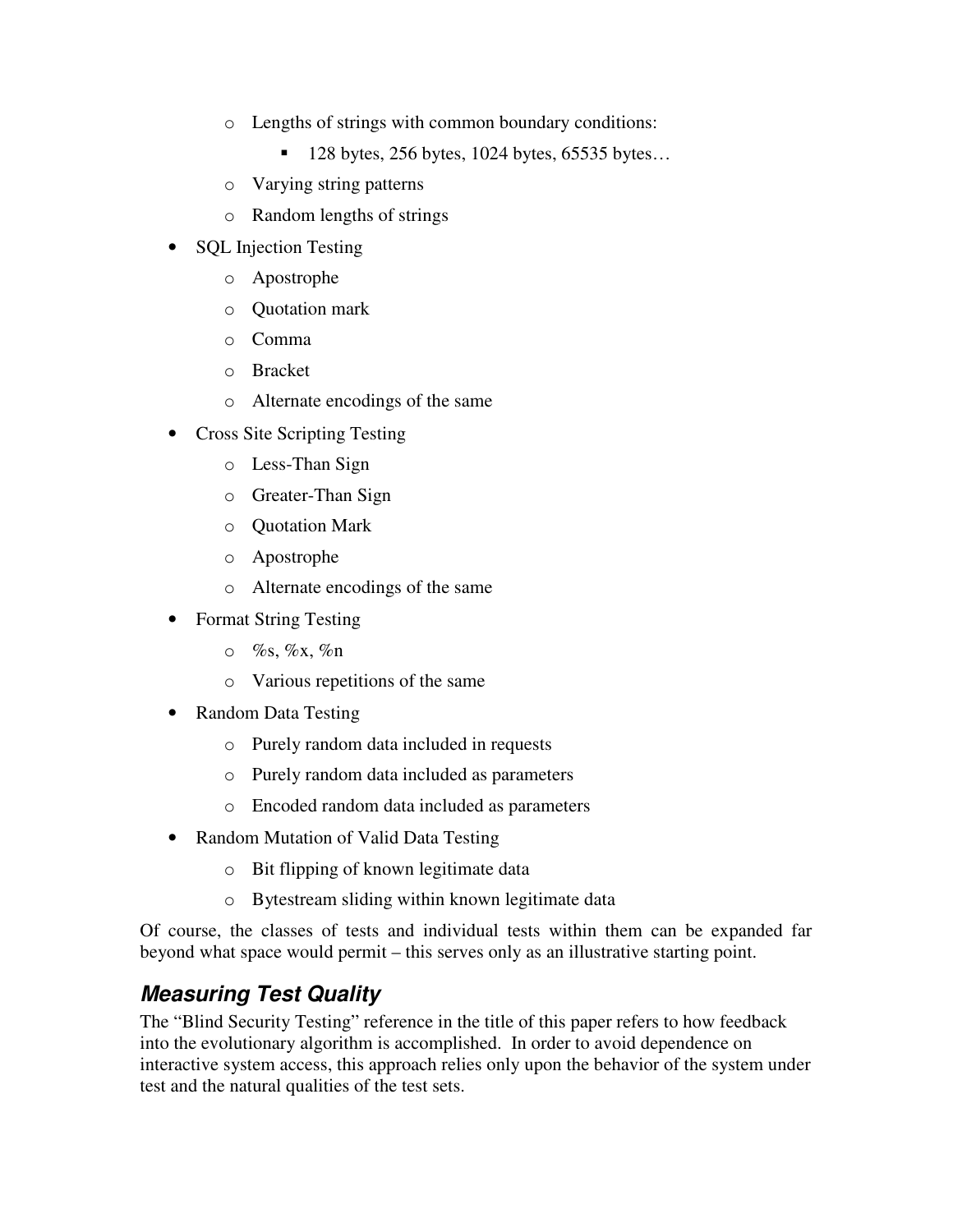The most broadly-applicable means for identifying the behavior of the system under test is to identify the difference between a control case, one where known valid data is presented and behavior is acceptable, versus the test case. This difference has two qualities:

- The magnitude of the difference
- The presence of behavior that suggests errors

Consider a web application and its behavior under test. One can establish control cases by examining the output from HTTP attack proxies or by non-malicious "spidering" of the web site. When tests are executed against a given request, the results of the test are compared with the control case. For each such execution, a simple textual diff of the response would be sufficient to identify both added and removed data from the test result.

The magnitude of the test case can be calculated by taking the length of the removed data and adding it to the length of the added data. One can account for vastly-different sized requests by dividing this value by the size of the response in the control test. Such a metric would capture system behavior as divergent as "Server did not respond," "Server responded with an exception trace," and "Server returned the entire database". The magnitude of the test case is significant in that one would expect normal behavior to mesh reasonably well with the control case – identifying large differences from this is indicative of a problem.

The presence of errors falls into both "general" and "flaw-specific" test evaluation. If one considers the same web application, it can be assumed that any test case whose result included the word "error" in the added portion of the calculated diff would be of interest. The same could be said of "exception", "trace", or other words that are often associated with general errors. In addition, one can improve the evaluation of the Flaw-Specific tests, like SQL Injection, by including test-specific evaluations. Such an evaluation would look for words like "database", "odbc," "jdbc," or other words that are typically associated with a SQL injection attack. An even more-sophisticated approach would be to attempt blind exploitation of the probable flaw to increase confidence in the evaluation.

Together, both magnitude and error detection provide a reasonable basis upon which the test case can be evaluated.

### **Test Case Selection**

Once a test population and fitness criteria have been established, the means by which test cases are selected must be defined. As a reminder, the goal is to find an optimal test set for a given application.

One can take advantage of the fact that applications are often written by a development team that employs common technologies and coding guidelines. In such cases, the application is usually more susceptible to specific kinds of flaws. For example, it is mostly a waste of time to test for format string attacks on a web application implemented in managed code. Most experienced penetration testers would focus instead on flaws that are more common with such environments such as Cross-Site Scripting and SQL Injection.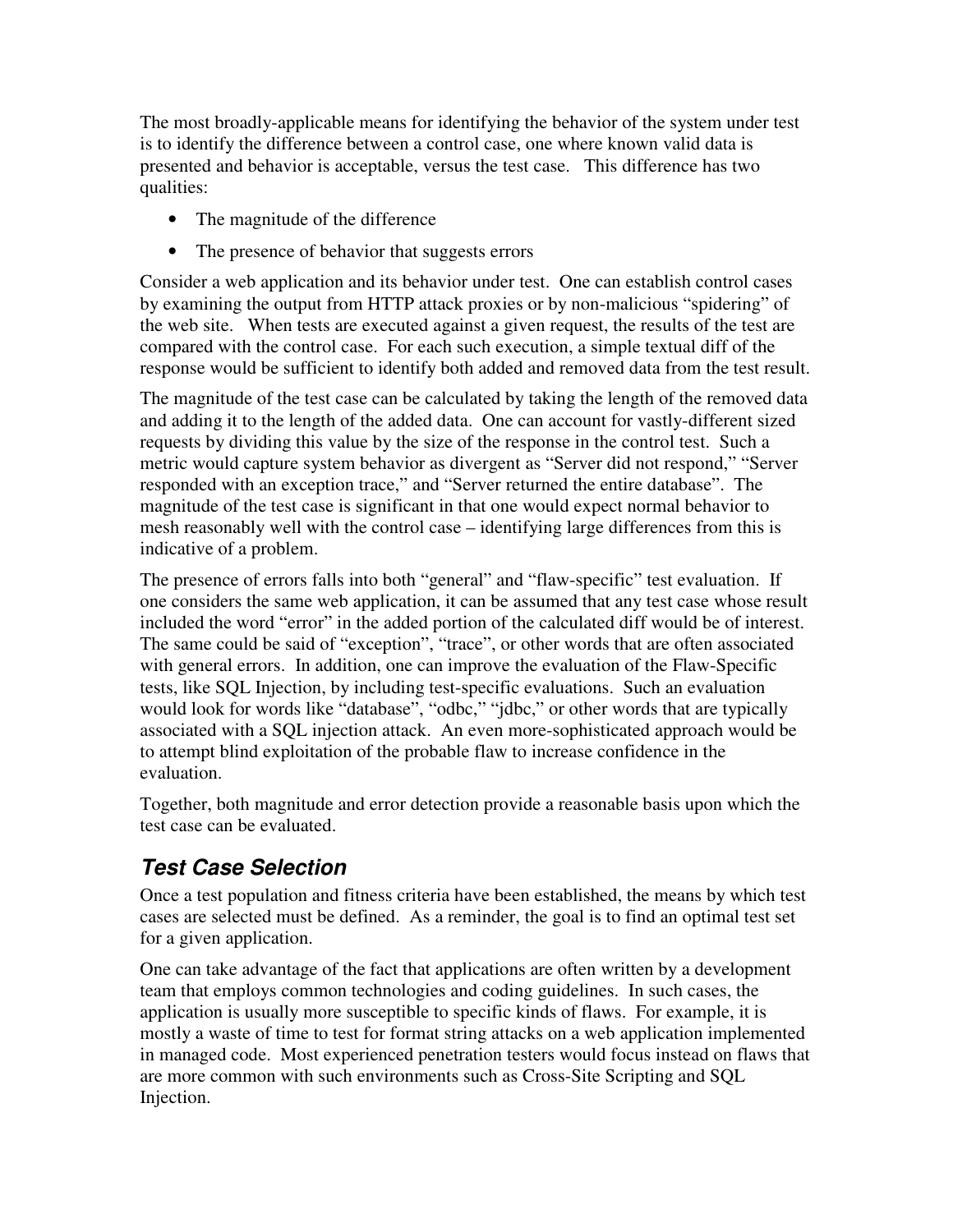Test Case selection follows this general idea. High-level Test Classes, such as "SQL Injection Testing" or "Random Mutation Testing" are each assigned an initial probability of execution. Test cases within each class are arranged in a prioritized queue – tests arranged towards the front of the queue have a greater chance of being executed than those at the end of the queue. During a given test execution, a test case is selected first by probabilistic selection of the Test Class, and then by probabilistic selection of a case within that class.

The test case is then evaluated according to the fitness criteria established in the previous section. If the test case is determined to have been effective at finding a flaw two things happen: the probability that the Test Class will be executed will be increased, and the test case itself will be moved up the queue within its test class.

This arrangement is beneficial in that it is consistent with the considered judgment of experienced penetration testers: First, Test Classes are emphasized and de-emphasized based on their applicability to a given application. In the example above, one would expect Cross-Site Scripting and SQL Injection tests would be executed more often than buffer overflows. Second, test cases within the Test Classes that are most effective at identifying flaws will be executed more often. In the example above, one would expect that apostrophe or its alternate encodings will be executed more often than other potentially bad SQL characters.

This two-level arrangement ensures that a single test case will not overwhelm the test set – one does not want to quickly drive towards the local optima of Cross-Site Scripting tests to the exclusion of the rare Buffer Overflow that might afflict a small part of an application. A key requirement of this system is to avoid local optima. By taking a probabilistic approach to both Test Classes and individual cases, it can be ensured that the test set will not be overly optimized to find a single kind of flaw.

One potential problem of the above scenario arises if classes of security flaws tend to "bunch" within the application. This could be the case when different developers or development teams write code that is vulnerable to different classes of security flaws. In such a case, the probabilities associated with a given Test Class or test case will thrash between competing populations.

In such a scenario, one can gradually reduce the change in probability associated with a successful or unsuccessful test. This is a similar parameter to the "temperature" parameter associated with Simulated Annealing. By choosing the rate of temperature change, one can tune the test engine to evaluate enough cases to be able to make reasonable decisions around optimization but not thrash once an optimized test set is available.

### **Limitations**

One should note that the above approach does not ensure an optimal test set  $-$  it will always provide an optimized test set that takes into account both flaw-specific testing and random testing. In addition, like all general techniques (and especially blind security techniques) there will be applications whose behavior foils the general nature of the evaluation criteria. Though such examples no doubt exist in the set of applications worldwide, the approach outlined here is sufficient to be applicable to most applications.